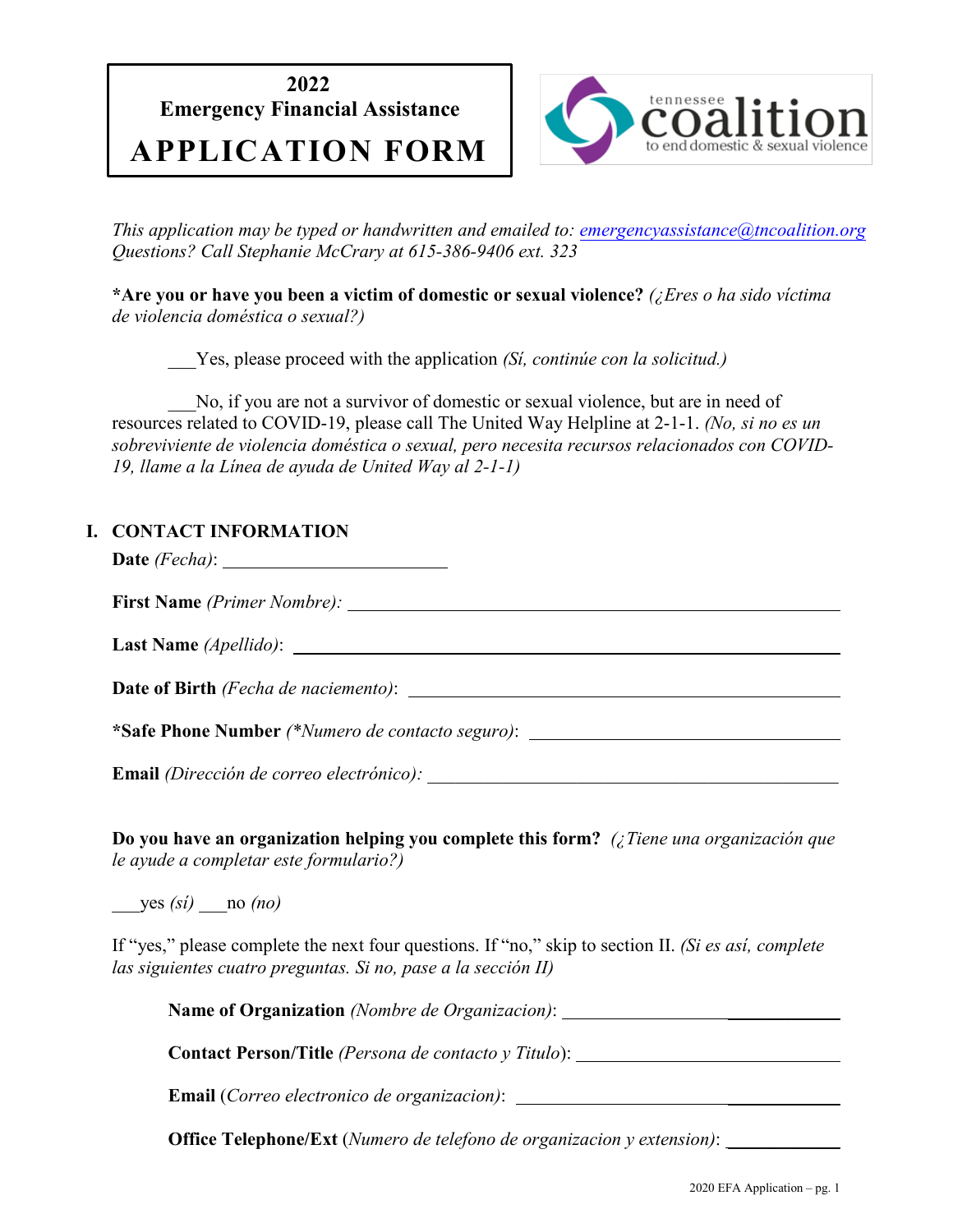# **II. DEMOGRAPHIC INFORMATION**

**Gender** (*Genero)*:

**Age** (*Edad*):

**Race** *(Raza)*

**Location: Circle or underline the county where you are currently located**. *(Circulo o subraya el condado donde está actualmente localizada(o)):*

### **East:**

Anderson, Bledsoe, Blount, Bradley, Campbell, Carter, Claiborne, Cocke, Cumberland, Grainger, Greene, Hamblen, Hamilton, Hancock, Hawkins, Jefferson, Johnson, Knox, Loudon, Marion, McMinn, Meigs, Monroe, Morgan, Polk, Rhea, Roane, Scott, Sevier, Sullivan, Unicoi, Union and Washington

### **Middle:**

Bedford, Cannon, Cheatham, Clay, Coffee, Davidson, DeKalb, Dickson, Fentress, Franklin, Giles, Grundy, Hickman, Houston, Humphreys, Jackson, Lawrence, Lewis, Lincoln, Macon, Marshall, Maury, Montgomery, Moore, Overton, Perry, Pickett, Putnam, Robertson, Rutherford, Sequatchie, Smith, Stewart, Sumner, Trousdale, Van Buren, Warren, Wayne, White, Williamson and Wilson

#### **West:**

 $\overline{a}$ 

 $\overline{a}$ 

Benton, Carroll, Chester, Crockett, Decatur, Dyer, Fayette, Gibson, Hardeman, Hardin, Haywood, Henderson, Henry, Lake, Lauderdale, Madison, McNairy, Obion, Shelby, Tipton and Weakley

**Do you have minor children in your care? If so, what are their ages?** (*Tiene hijos menores de edad a su cuidado? Si es asi, cuales son las edades?)* 

**Gross (before tax) Annual Household Income - circle or underline one:** (*Ingresos del hogares (antes de impuestos: Circulo o subrayar el aplicable:*

| Less than $$15,000$ | $$25,000 - $30,000$ | $$40,000 - $45,000$ |
|---------------------|---------------------|---------------------|
| $$15,000 - $20,000$ | $$30,000 - $35,000$ | $$45,000 - $50,000$ |
| $$20,000 - $25,000$ | $$35,000 - $40,000$ | $$50,000$ and above |

**III. The TN Coalition Emergency Assistance Fund is considered a fund of last resort and must be used as such.** If you need help finding other financial assistance options, please give our office a call at 615-386-9406. If you have already applied for assistance from other organizations, please list those here:

*El fondo de asistencia para emergencias de La Coalición de Tennessee se considera un fondo de último recurso y debe utilizarse como tal.**Si necesita ayuda para encontrar otras opciones de asistencia financiera, por favor llame a nuestra oficina al 615-386-9406. Si ha solicitado la asistencia de otras organizaciones, sírvase indicarlas aquí:*

 $\overline{a}$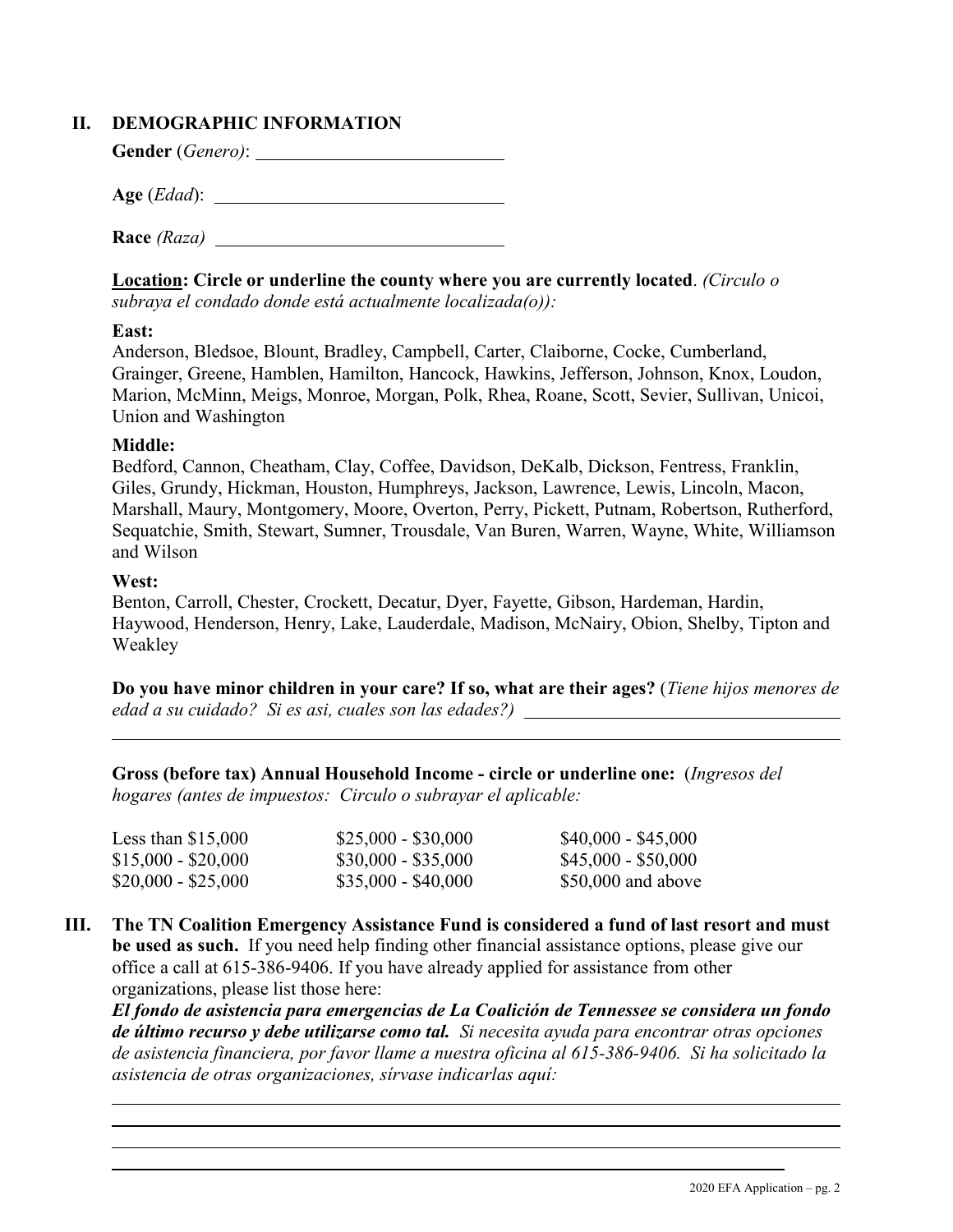# **IV. REQUESTED AMOUNT: \$\_\_\_\_\_\_\_\_\_\_\_\_** (*Cantidad solicitada): \$*

# **V. REQUIRED DETAILS (***DETALLES REQUERIDOS)*

1. **Please provide a detailed description of your situation and emergency needs**: (*Detalle su situacion y necesidades de emergencia:)* 

**2. Please provide cost estimates for the items or services that you need:**  (*Por favor indique los gastos estimados para los artículos o servicios que necesita):* 

**3. Please attach supporting documentation for all rent and utility requests. The Coalition requires either a lease agreement, account contract, or current bill reflecting the requested need with all such requests.** 

*(Por favor ajunte la documentación justificativa para la solicitud de la renta y utilidades. La Coalición requiere el acuerdo de arrendamiento, el contrato de cuenta, o un proyecto de ley corriente que refleje la necesidad solicitada con toda esa solicitud.* 

### **VI. SAFE PHONE NUMBER**

*\*Upon approval of your application, the Tennessee Coalition to End Domestic and Sexual Violence will need to speak directly with you, the survivor of abuse, before payments are disbursed AND 1-2 months after you have received assistance. Please make sure to provide us with a safe, working phone number. Applications without a safe phone number will not be approved.*

*\*NOTA: (En cuanto su solicitud sea aprobada, La Coalición de Tennessee tendrá que hablar directamente con usted, la/el superviviente de abuso, ates de dispersar los pagos Y dentro de uno o dos meses, después de recibir asistencia. Por favor de asegúrese de darnos un numero de teléfono seguro que trabaja. Solicitudes sin un numero de teléfono segur, no se aprobarán.)*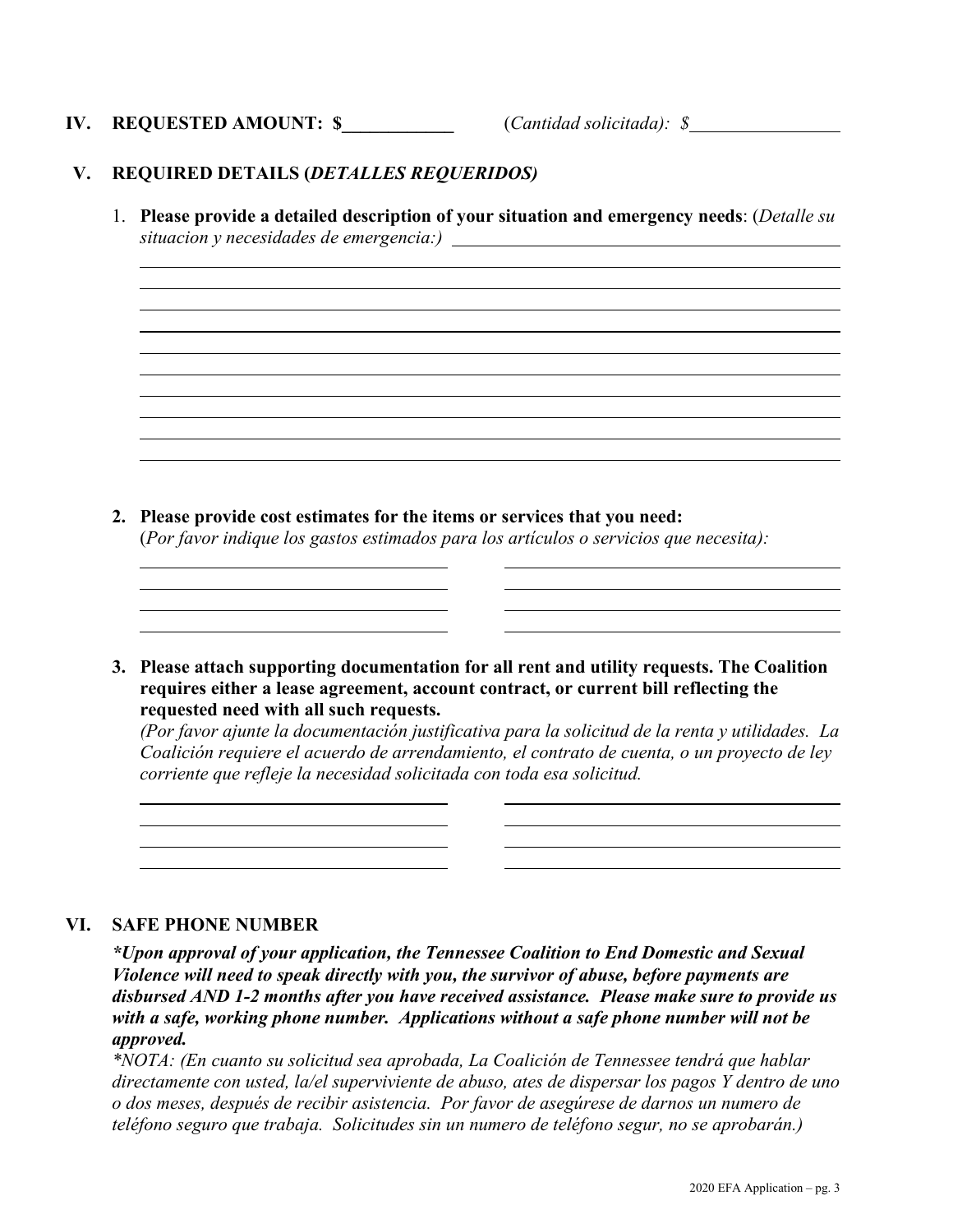# **VII. SAFETY EVALUATION (***EVALUACION DE SEGURIDAD)*

**How this will help:** *Circle or underline the number that corresponds with your response (Como le ayudara) Circulo o subraye el número que corresponde con su respuesta)*

## **1) With this assistance, I (the survivor) will be able to escape an abusive situation and feel(s) safer:**

*(Con esta ayuda, yo (la/el sobreviviente) soy capaz de escapar del abuso y sentir me más segura/o).*

- **1 - Strongly disagree/** Totalmente, no estoy de acuerdo
- **2 – Disagree/** No estoy de acuerdo
- **3 – No Opinion/** No hay opinión
- **4 – Agree/** Estoy de acuerdo
- **5 - Strongly Agree/** Estoy totalmente de acuerdo

# **2) With this assistance, I (the survivor) will be able to cover some of the expenses necessary to get safe:**

(*Con esta ayuda, Yo (la/el sobreviviente) voy a poder cubrir algunos de los gastos necesarios para estar segura/o).*

- **1 - Strongly disagree/** Totalmente, no estoy de acuerdo
- **2 – Disagree/** No estoy de acuerdo
- **3 – No Opinion/** No hay opinión
- **4 – Agree/** Estoy de acuerdo
- **5 - Strongly Agree/** Estoy totalmente de acuerdo

## **3) I (the survivor) am receiving helpful guidance on how to access community resources, services and benefits to overcome the trauma of domestic violence:**

*Yo (la/el sobreviviente) Estoy recibiendo orientación sobre cómo acceder a los recursos y beneficios de la comunidad para ayudarme a superar este trauma.*

**1 - Strongly disagree/** Totalmente, no estoy de acuerdo

**2 – Disagree/** No estoy de acuerdo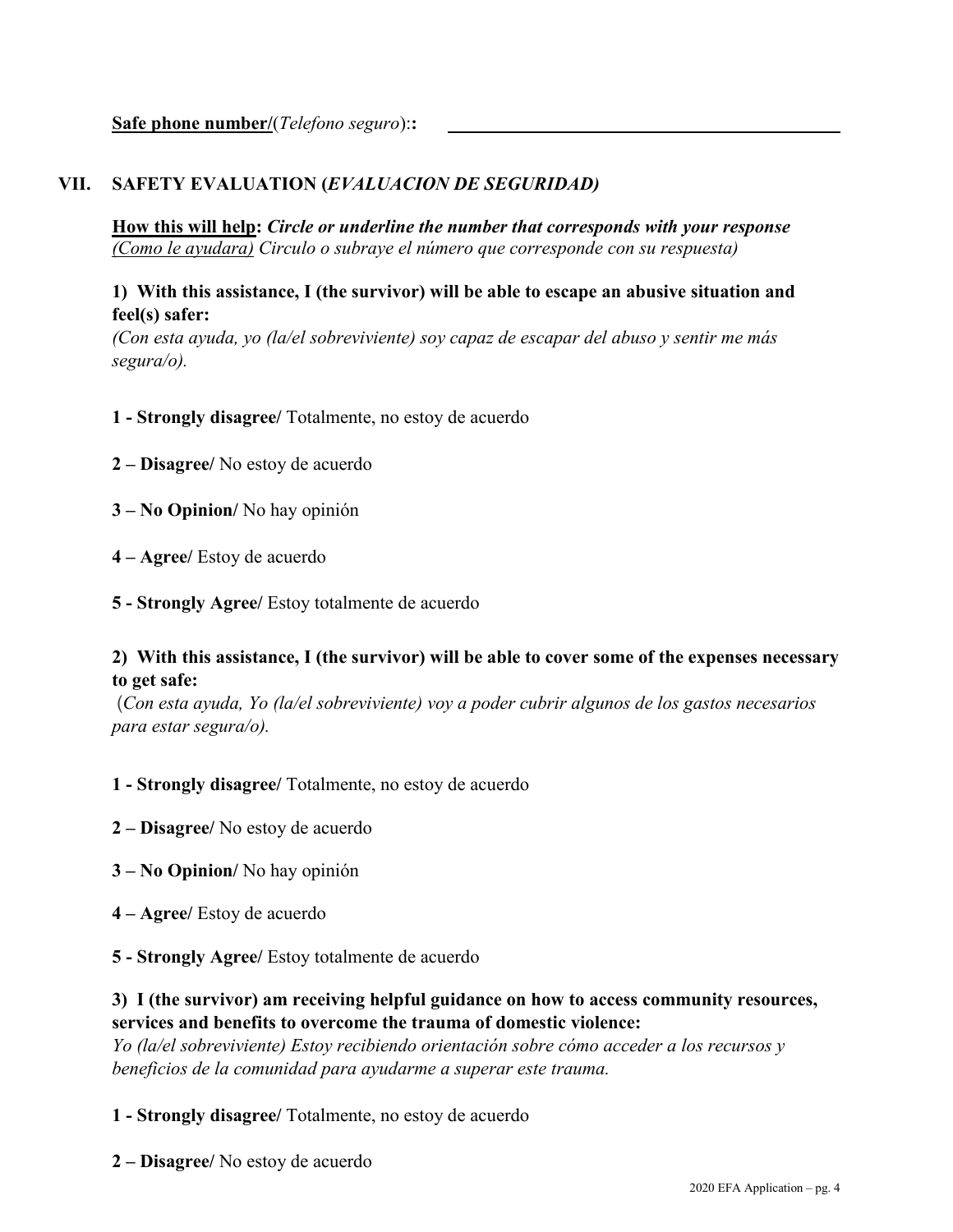- **3 – No Opinion/** No hay opinión
- **4 – Agree/** Estoy de acuerdo
- **5 - Strongly Agree/** Estoy totalmente de acuerdo
- **4) I (the survivor) would recommend this service to others who are suffering from domestic violence and need help escaping:** *Yo (la/el sobreviviente) recomendaría este servicio a otras personas que sufren violencia doméstica o sexual y necesitan ayuda para escapar:*
- **1 - Strongly disagree/** Totalmente, no estoy de acuerdo
- **2 – Disagree/** No estoy de acuerdo
- **3 – No Opinion/** No hay opinión
- **4 – Agree/** Estoy de acuerdo
- **5 - Strongly Agree/** Estoy totalmente de acuerdo

**Please share any comments that you may have about this program:** (*Por favor comparta cualquier comentario que tenga sobre este programa:)* 

### *VIII.* **COVID-19 EVALUATION** (*COVID-19 EVALUACION)*

*Please answer these 6 yes/no questions about COVID-19's impact on your life: Responda estas 6 preguntas de sí / no sobre el impacto de COVID-19 en su vida:*

- 1. **Has COVID impacted your physical health or the physical health of someone in your home?** *¿COVID ha afectado su salud física o la salud física de alguien en su*   $hogar?$  **Yes** (Si)  $\qquad \qquad$  **No** (No)  $\qquad \qquad$
- 2. **Has COVID impacted your mental health or the mental health of someone in your home?** *¿COVID ha afectado su salud mental o la salud mental de alguien en su hogar?* **Yes** (Si) **No** (No)
- 3. **Has COVID had a negative impact on you financially?** *¿COVID ha impactado sus*   $f$ *inanzas negativamente?* **Yes**  $(Si)$  **No**  $(No)$  **No**
- 4. **Has COVID made it harder to meet your basic needs (such as food and a home)?** *COVID hizo que fuera mas difícil satisfacer sus necesidades básicas (como la comida en casa)?* **Yes** (Si) **No** (No)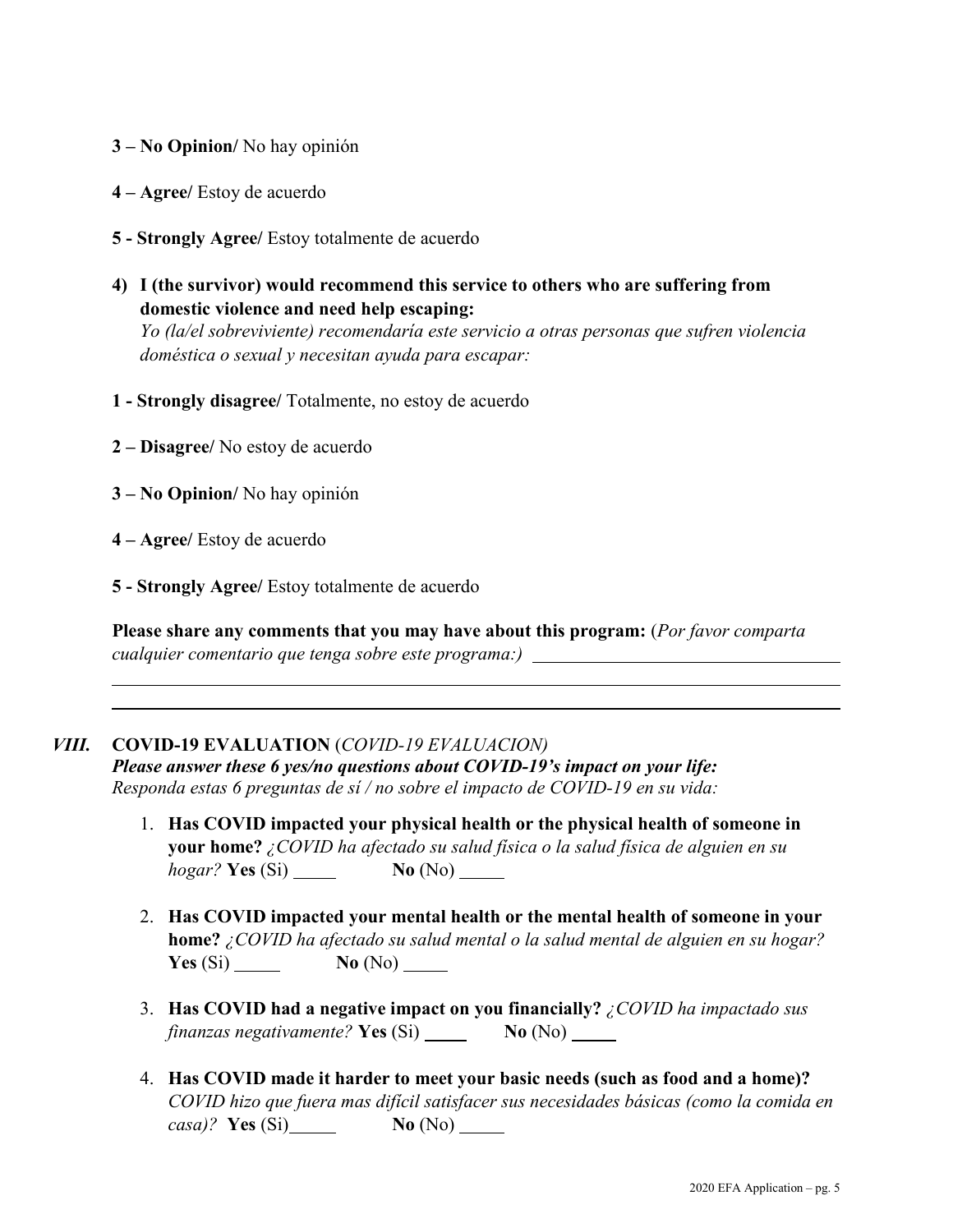- 5. **Has "safer at home" orders made you less safe from violence and abuse?** *¿Sobre la orden "más seguro en casa" te han hecho sentir menos seguro de la violencia y el abuso?* **Yes** (Si) **No** (no)
- 6. **If you are experiencing abuse, has the abuse escalated/gotten worse during this time?** *Si está sufriendo abuso, ¿el abuso ha aumentado o empeorado durante este*   $t$ *iempo?* **Yes** (Si) \_\_\_\_\_\_ **No** (No) \_\_\_\_\_

| United<br><b>United Way</b><br>of Greater Mashvil                                                                                                                                                                                                                                                                                                                                                                                                                                                                                                                                                                                                                                                                                                                                                                                                                                                                                                                                                                                                                                                                                                                                                                                                                                                                                                                                                                                                                                                                                                            | <b>Impact Nashville Assistance Network</b><br>Shared Case Management Software - CharityTracker<br><b>RELEASE OF INFORMATION (ROI)</b> |                    |                               |  |  |
|--------------------------------------------------------------------------------------------------------------------------------------------------------------------------------------------------------------------------------------------------------------------------------------------------------------------------------------------------------------------------------------------------------------------------------------------------------------------------------------------------------------------------------------------------------------------------------------------------------------------------------------------------------------------------------------------------------------------------------------------------------------------------------------------------------------------------------------------------------------------------------------------------------------------------------------------------------------------------------------------------------------------------------------------------------------------------------------------------------------------------------------------------------------------------------------------------------------------------------------------------------------------------------------------------------------------------------------------------------------------------------------------------------------------------------------------------------------------------------------------------------------------------------------------------------------|---------------------------------------------------------------------------------------------------------------------------------------|--------------------|-------------------------------|--|--|
| <b>Client's Last Name:</b>                                                                                                                                                                                                                                                                                                                                                                                                                                                                                                                                                                                                                                                                                                                                                                                                                                                                                                                                                                                                                                                                                                                                                                                                                                                                                                                                                                                                                                                                                                                                   |                                                                                                                                       | <b>First Name:</b> | MI:                           |  |  |
| <b>Address:</b>                                                                                                                                                                                                                                                                                                                                                                                                                                                                                                                                                                                                                                                                                                                                                                                                                                                                                                                                                                                                                                                                                                                                                                                                                                                                                                                                                                                                                                                                                                                                              |                                                                                                                                       | City/State:        | Zip:                          |  |  |
| Date of Birth:                                                                                                                                                                                                                                                                                                                                                                                                                                                                                                                                                                                                                                                                                                                                                                                                                                                                                                                                                                                                                                                                                                                                                                                                                                                                                                                                                                                                                                                                                                                                               |                                                                                                                                       | SSN:               |                               |  |  |
|                                                                                                                                                                                                                                                                                                                                                                                                                                                                                                                                                                                                                                                                                                                                                                                                                                                                                                                                                                                                                                                                                                                                                                                                                                                                                                                                                                                                                                                                                                                                                              | mm / dd / yyyy                                                                                                                        |                    |                               |  |  |
|                                                                                                                                                                                                                                                                                                                                                                                                                                                                                                                                                                                                                                                                                                                                                                                                                                                                                                                                                                                                                                                                                                                                                                                                                                                                                                                                                                                                                                                                                                                                                              |                                                                                                                                       | <b>Phone:</b>      |                               |  |  |
| The Impact Nashville Assistance Network, hereinafter referred to as "CharityTracker", is a<br>shared, computerized record keeping system that captures information about people experiencing<br>need for emergency services, including but not limited to assistance with utility bills, medications,<br>rent/mortgage payments, etc. United Way of Greater Nashville (Administrating Agency) administers<br>CharityTracker on behalf of participating agencies of the CharityTracker Assistance Network,<br>including Tennessee Coalition to end DV and SV (Participating Agency).<br>I understand that all information gathered about me is personal and private and that I do not have to participate in<br>CharityTracker. I have had an opportunity to ask questions about CharityTracker and to review the basic identifying<br>information, which is authorized by this release for the CharityTracker Assistance Network Participating Agencies to<br>share. I also understand that information about non-confidential services provided to me by CharityTracker<br>participating agencies may be shared with other CharityTracker Participating Agencies. This Release of Information<br>will remain in effect for 3 years from the date noted under my signature at the bottom of this page unless I make a<br>formal request to this Organization that I no longer wish to participate in CharityTracker. I also understand<br>information entered in CharityTracker will be retained by the organization initiating this Release of Information. |                                                                                                                                       |                    |                               |  |  |
| <b>Dependent's Name</b>                                                                                                                                                                                                                                                                                                                                                                                                                                                                                                                                                                                                                                                                                                                                                                                                                                                                                                                                                                                                                                                                                                                                                                                                                                                                                                                                                                                                                                                                                                                                      | Relationship                                                                                                                          | Date of Birth      | <b>Social Security Number</b> |  |  |
|                                                                                                                                                                                                                                                                                                                                                                                                                                                                                                                                                                                                                                                                                                                                                                                                                                                                                                                                                                                                                                                                                                                                                                                                                                                                                                                                                                                                                                                                                                                                                              |                                                                                                                                       |                    |                               |  |  |
|                                                                                                                                                                                                                                                                                                                                                                                                                                                                                                                                                                                                                                                                                                                                                                                                                                                                                                                                                                                                                                                                                                                                                                                                                                                                                                                                                                                                                                                                                                                                                              |                                                                                                                                       |                    |                               |  |  |
|                                                                                                                                                                                                                                                                                                                                                                                                                                                                                                                                                                                                                                                                                                                                                                                                                                                                                                                                                                                                                                                                                                                                                                                                                                                                                                                                                                                                                                                                                                                                                              |                                                                                                                                       |                    |                               |  |  |
|                                                                                                                                                                                                                                                                                                                                                                                                                                                                                                                                                                                                                                                                                                                                                                                                                                                                                                                                                                                                                                                                                                                                                                                                                                                                                                                                                                                                                                                                                                                                                              |                                                                                                                                       |                    |                               |  |  |
|                                                                                                                                                                                                                                                                                                                                                                                                                                                                                                                                                                                                                                                                                                                                                                                                                                                                                                                                                                                                                                                                                                                                                                                                                                                                                                                                                                                                                                                                                                                                                              |                                                                                                                                       |                    |                               |  |  |

I authorize Tennessee Coalition to end DV and SV, as a CharityTracker Participating Agency, to share my basic, identifying and non-confidential service transactions/information with other CharityTracker Participating Agencies. I also authorize Tennessee Coalition to end DV and SV, to share my previously provided basic identifying and nonconfidential information, service transactions, financial assistance, and program goals from a third-party database with other agencies participating in CharityTracker. I authorize the use of a copy of this original to serve as an original for the purposes stated above. I further authorize <u>Tennessee Coalition to end DV and SV (</u>Participating Agency), as a CharityTracker Participating Agency, to share my dependent's basic, identifying and non-confidential service transactions/information with other CharityTracker participating agencies. I authorize Tennessee Coalition to end DV and SV to share my dependents' previously provided basic, identifying and non-confidential information, service transactions, financial assistance, and program goals from a third-party database with agencies participating in CharityTracker.